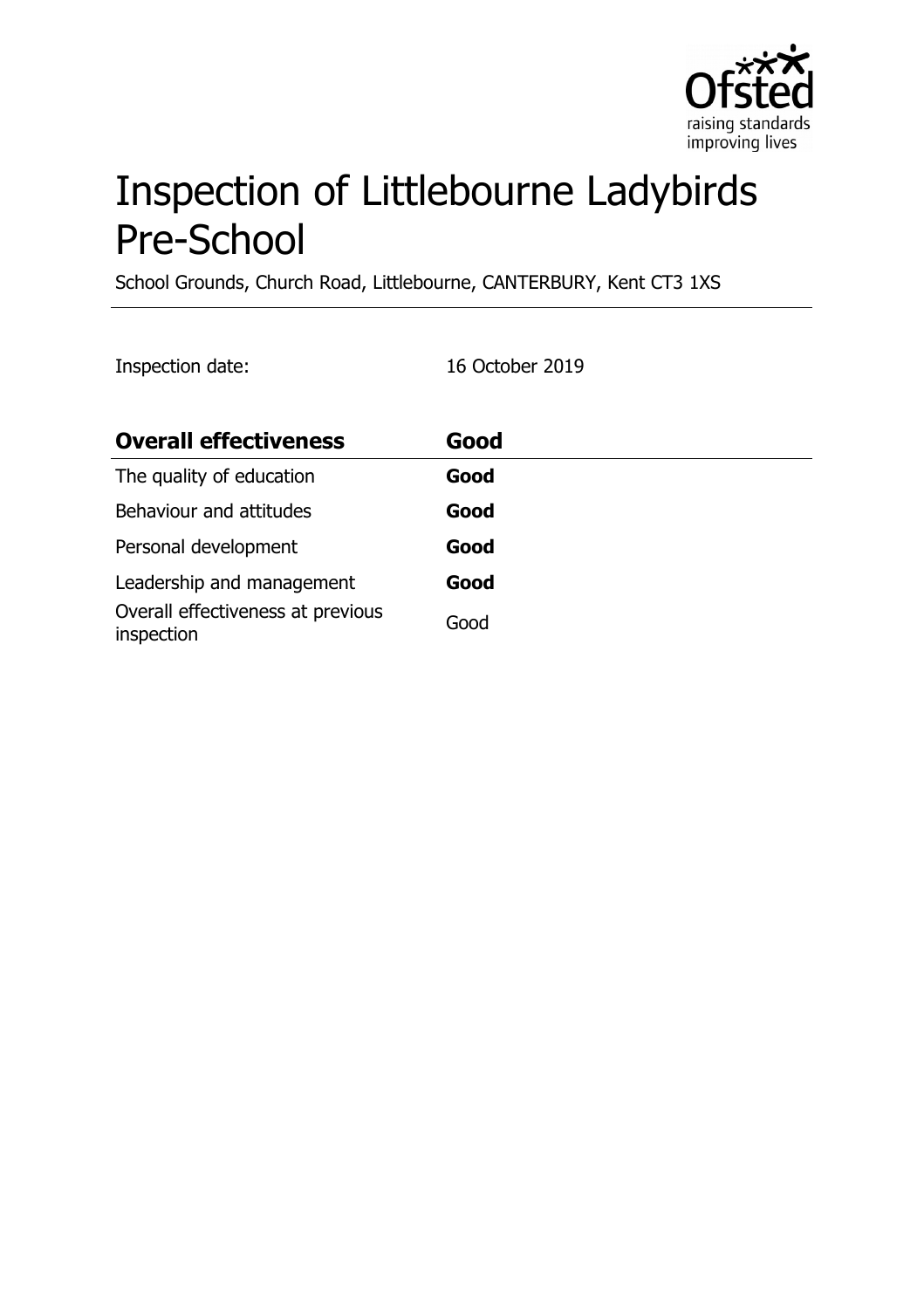

# **What is it like to attend this early years setting?**

## **The provision is good**

Children are happy, confident and motivated learners. They generally behave well and are gaining a good understanding of sharing and taking turns. Staff build on children's confidence and sense of belonging well. For example, they constantly praise children for their achievements. Staff form strong bonds with them and their families. This leads to a warm and nurturing environment, felt throughout the whole setting. Staff work closely with parents to ensure that children, including those with special educational needs and/or disabilities, make a strong start to their learning.

Staff place a strong focus on developing children's communication and language skills. For instance, they talk constantly to the children and model new language. They emphasise key words within their interactions to enhance children's understanding and speaking skills. Staff use pictures to help children make choices and understand routines.

Children develop good physical well-being. For example, they enjoy growing their own healthy produce, such as tomatoes and strawberries, at the pre-school allotment. Children delight in collecting the eggs from the pre-school's chickens as they learn about the life cycle of a hen. They enjoy physical challenges, particularly in the exciting pre-school garden.

## **What does the early years setting do well and what does it need to do better?**

- $\blacksquare$  The manager and staff get to know children's abilities and interests and plan activities that they enjoy. Staff regularly check how children are progressing to help them know how to further support their learning. Staff create an interesting environment with a good mix of child-led and adult-guided play. However, at times, staff do not use opportunities to test out and challenge children's thinking skills as effectively as possible.
- $\blacksquare$  The manager and staff use funding effectively and work in good partnership with other professionals when children need extra help. Parents speak very highly of this support, which enables their children to make good progress in their learning and development.
- $\blacksquare$  The manager and staff evaluate their practice together effectively. For instance, they regularly discuss how well the day's events and the environment interested children to learn. Staff use their findings to support their future activity plans as well as enhancements required to effectively meet the children's learning needs. This helps keep children engaged and motivated in their learning experiences. The manager and staff are keen to keep up to date with new early years information and build on their skills and knowledge even further. They attend beneficial training. For example, they have learned about the different strategies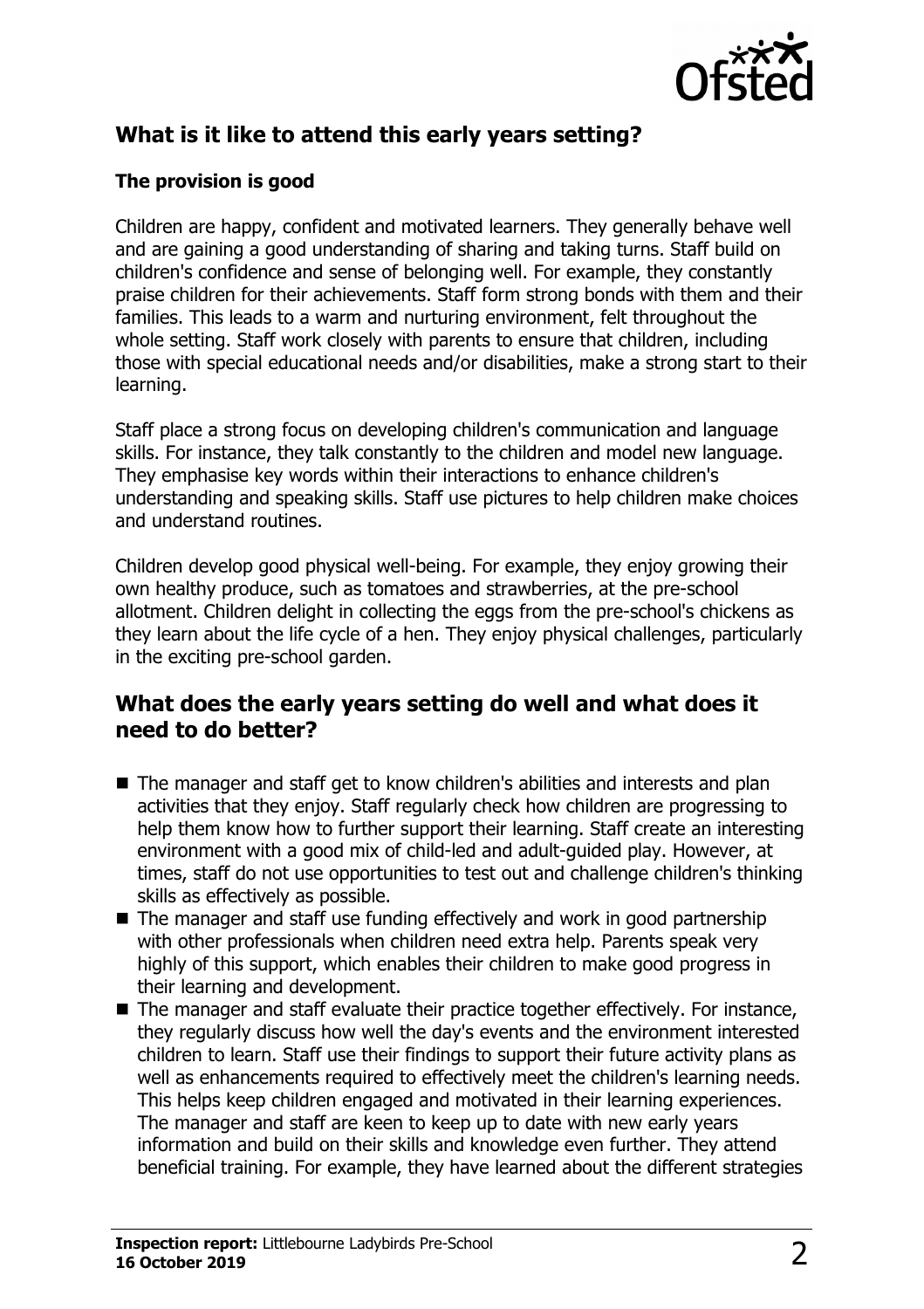

to support children in their communication and language skills.

- $\blacksquare$  The staff team has a good understanding of how to help children move on in their learning. Staff skilfully adapt activities for children of different ages. For example, during a story time activity, staff encourage younger children to engage in discussion about what is happening in the book and recall events that happen throughout the story. They challenge older children effectively to explore familiar letter sounds at the beginning of some words within the book. This helps to enhance children's early literacy skills. However, staff do not always make effective use of opportunities to extend children's understanding of mathematical concepts, such as counting or size.
- $\blacksquare$  Staff encourage children to chop fruit and pour their own drinks during cooking activities and snack time. Children also wash their dishes afterwards. Children make choices and direct their own play and learning. This helps to support their growing independence and gives them confidence in their own abilities. Children learn to care for the world around them and have a good understanding of how to recycle their rubbish and why. Children independently select the correct bins for their litter throughout their day in pre-school.
- $\blacksquare$  Children develop a good understanding of diversity. For example, they enjoy exploring the environment, which includes positive cultural images and dual language text, including books and role-play resources.

## **Safeguarding**

The arrangements for safeguarding are effective.

The manager and staff have a good understanding of how to protect children. They complete safeguarding training to ensure that they have a secure knowledge of the procedures to follow if they identify any concerns about a child's welfare. All staff complete the appropriate recruitment checks to ensure they are suitable to work with children. They are deployed effectively and remain vigilant about children's security. Staff carry out daily checks of the premises and garden to make sure potential risks are minimised.

## **What does the setting need to do to improve?**

#### **To further improve the quality of the early years provision, the provider should:**

- $\blacksquare$  build on staff's use of questioning to help support children's thinking skills and learning further
- $\blacksquare$  provide children with more opportunities to develop their understanding and awareness of mathematics.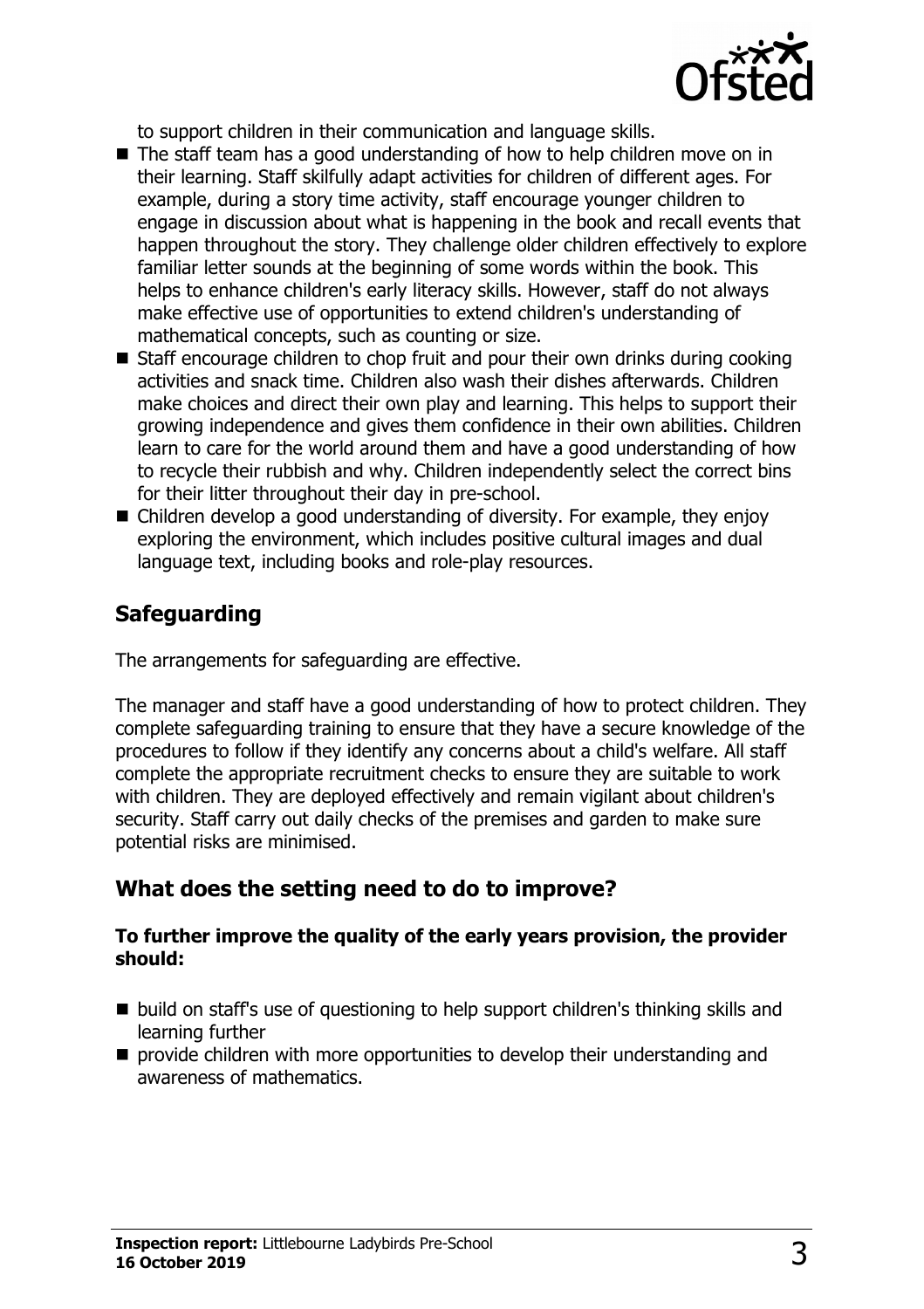

| <b>Setting details</b>                              |                                    |
|-----------------------------------------------------|------------------------------------|
| Unique reference number                             | 127346                             |
| Local authority                                     | Kent                               |
| <b>Inspection number</b>                            | 10063869                           |
| <b>Type of provision</b>                            | Childcare on non-domestic premises |
| <b>Registers</b>                                    | Early Years Register               |
| Day care type                                       | Full day care                      |
| Age range of children                               | $2$ to 4                           |
| <b>Total number of places</b>                       | 30                                 |
| Number of children on roll                          | 34                                 |
| Name of registered person                           | Littlebourne Ladybirds Playgroup   |
| <b>Registered person unique</b><br>reference number | RP519715                           |
| Telephone number                                    | 01227 728 388                      |
| Date of previous inspection                         | 6 January 2016                     |
|                                                     |                                    |

## **Information about this early years setting**

Littlebourne Ladybirds Pre-School registered in 1996 and operates in the grounds of Littlebourne Primary School, in the village of Littlebourne, Kent. It is open during term time only, each weekday from 8.30am to 3pm. The pre-school employs 10 members of staff; of these one holds a foundation degree and six have early years qualifications at level 3. The pre-school receives funding to provide free early education for children aged two, three and four years.

## **Information about this inspection**

#### **Inspector**

Kimberley Luckham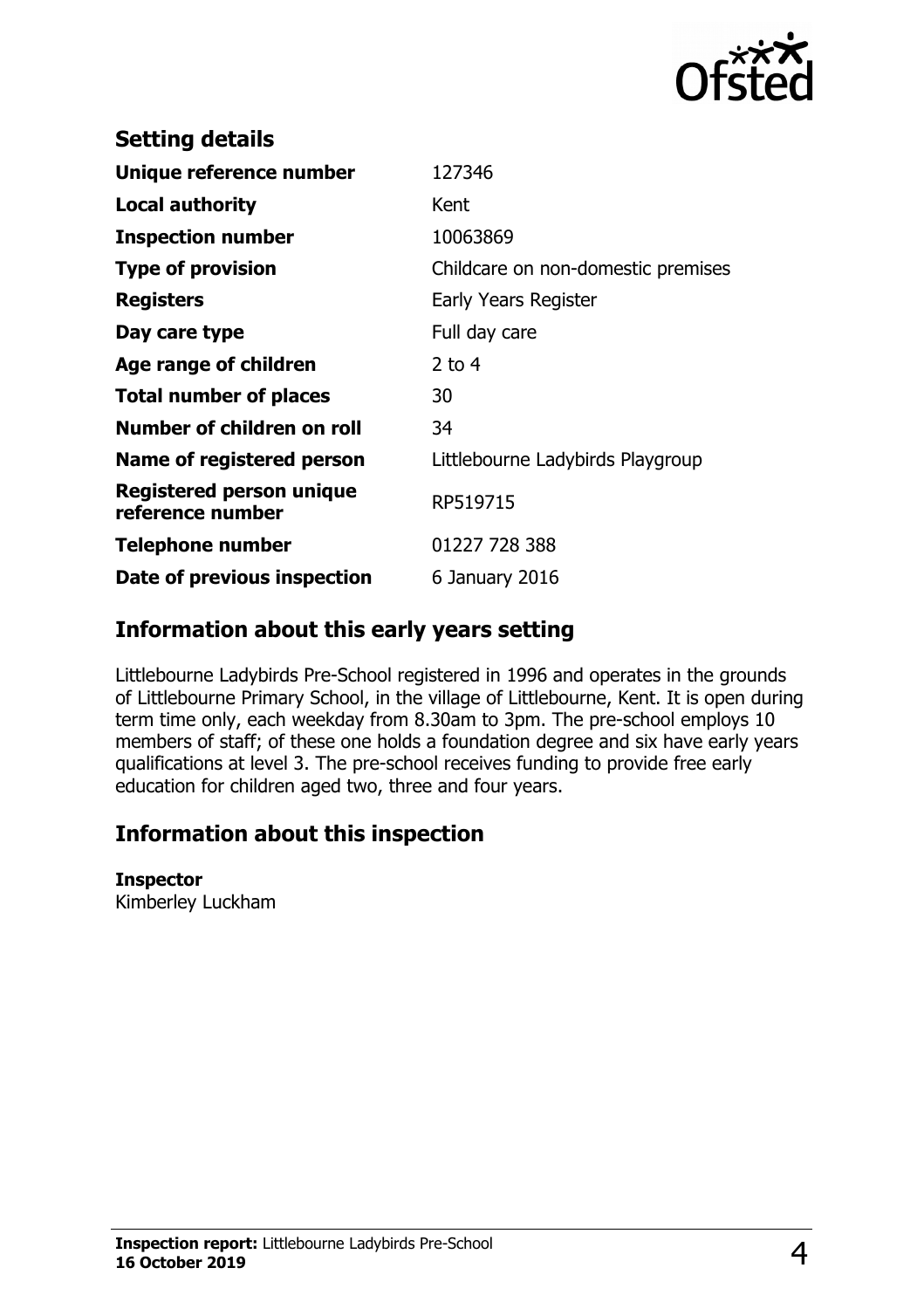

### **Inspection activities**

- $\blacksquare$  The provider showed the inspector around the setting and discussed the aims of the pre-school.
- $\blacksquare$  The inspector talked to parents, staff and children at appropriate times during the inspection.
- $\blacksquare$  The inspector observed the quality of teaching during activities indoors and outdoors, and assessed the impact this has on children's learning.
- A variety of documents, including qualifications, first-aid certificates, policies and records, were reviewed.
- The inspector discussed leadership and management with the manager and provided feedback regarding the inspection.

We carried out this inspection under sections 49 and 50 of the Childcare Act 2006 on the quality and standards of provision that is registered on the Early Years Register. The registered person must ensure that this provision complies with the statutory framework for children's learning, development and care, known as the early years foundation stage.

If you are not happy with the inspection or the report, you can [complain to Ofsted.](http://www.gov.uk/complain-ofsted-report)